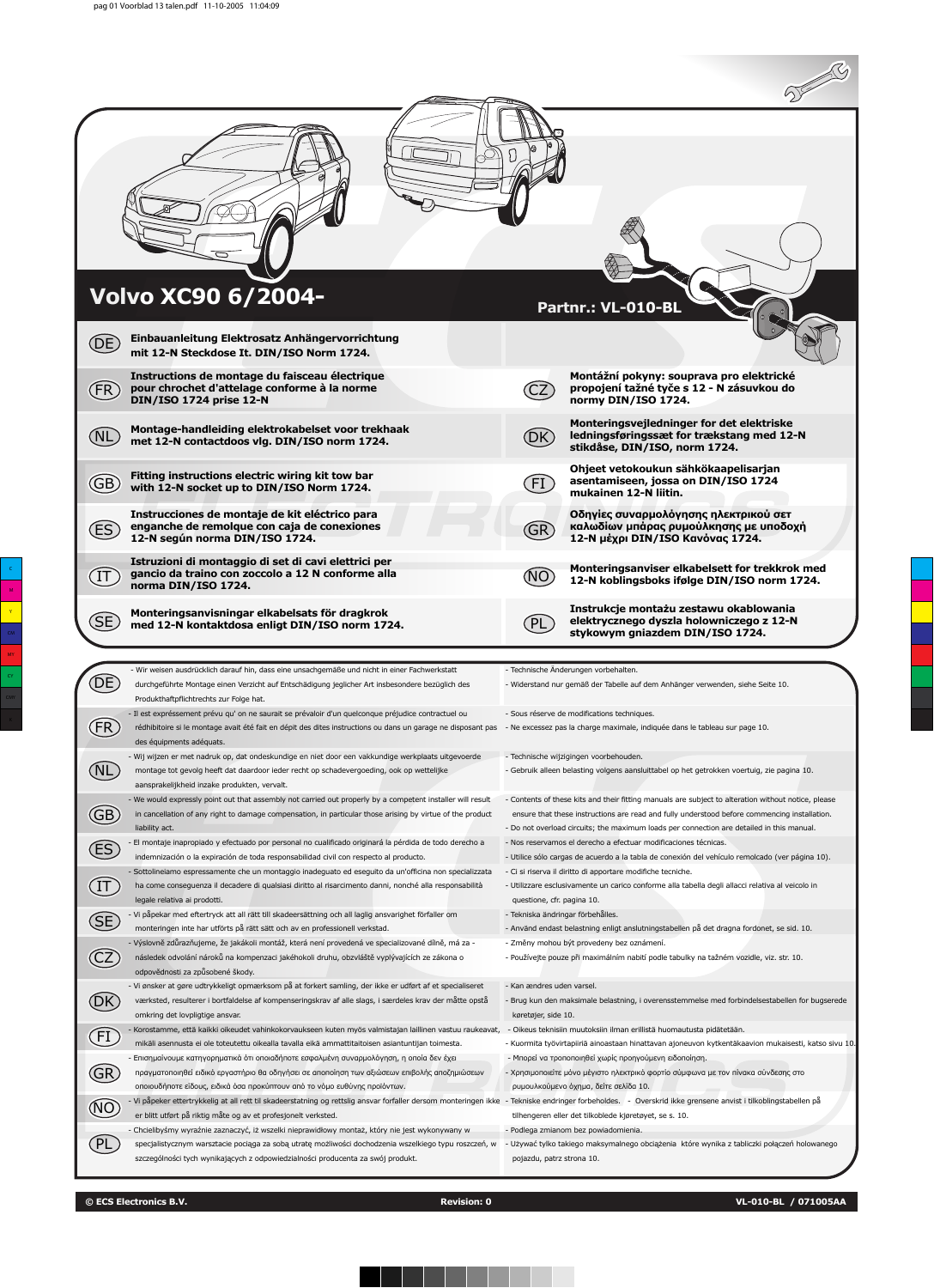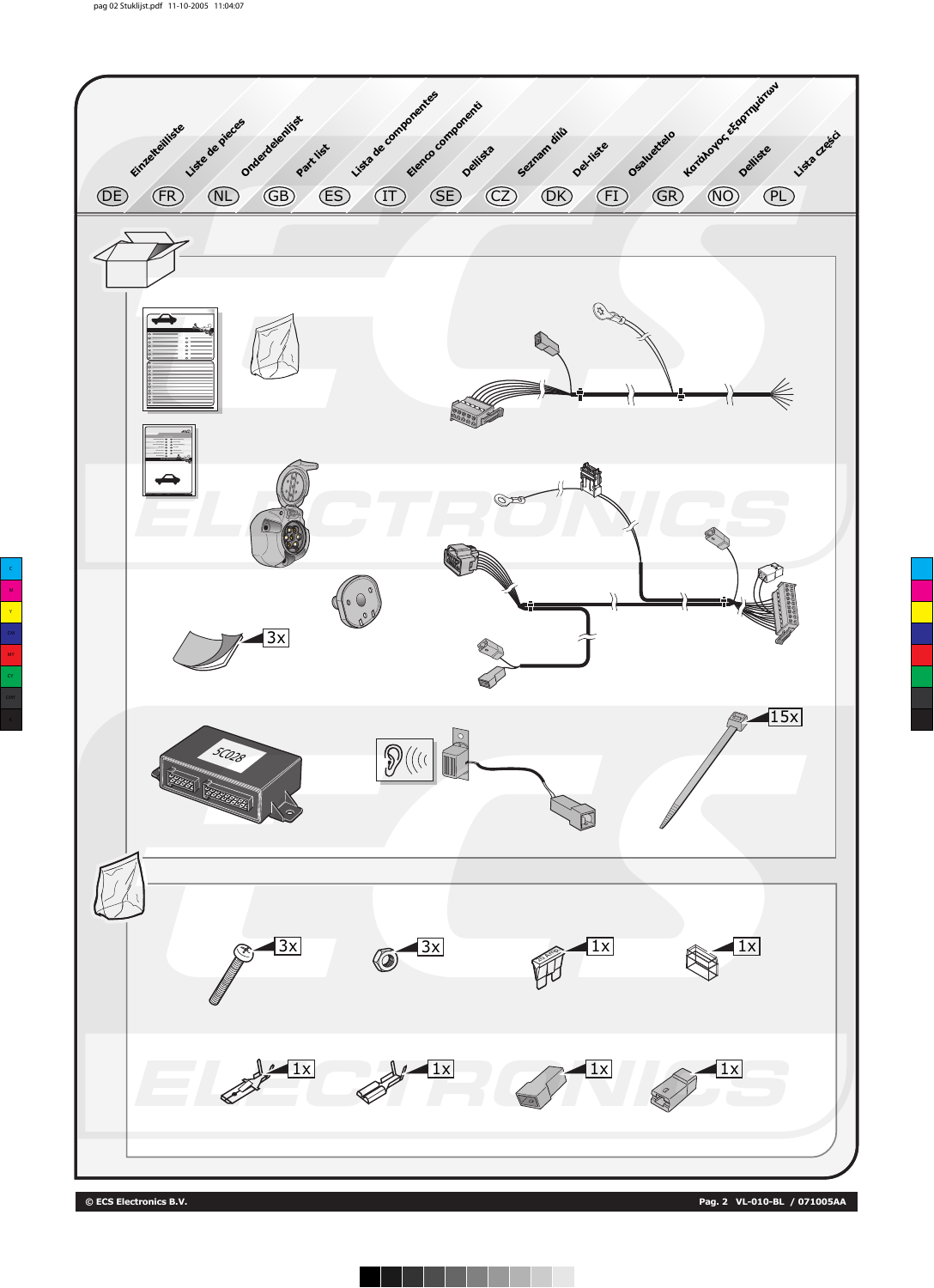

**© ECS Electronics B.V. Pag. 3 VL-010-BL / 071005AA**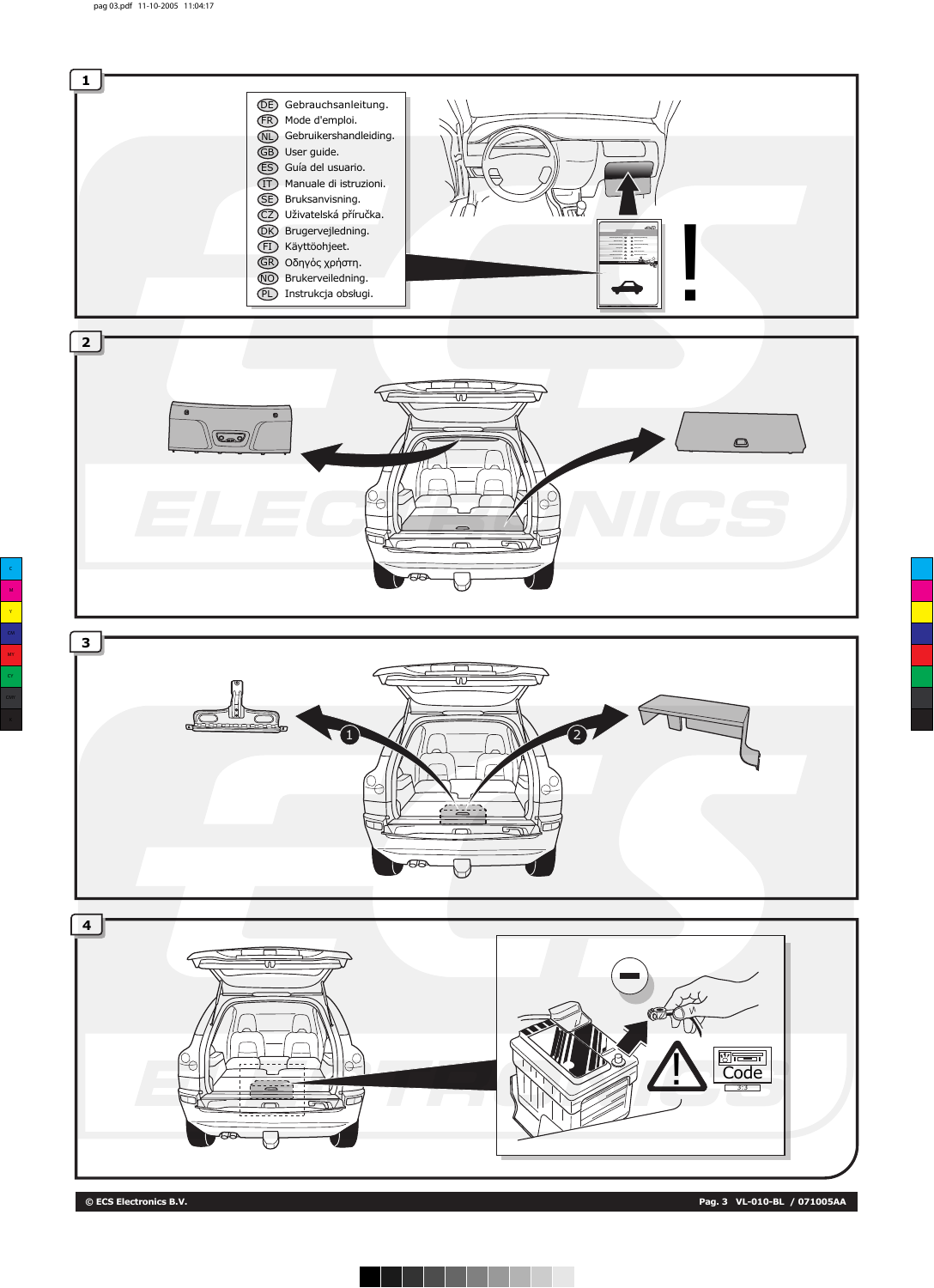



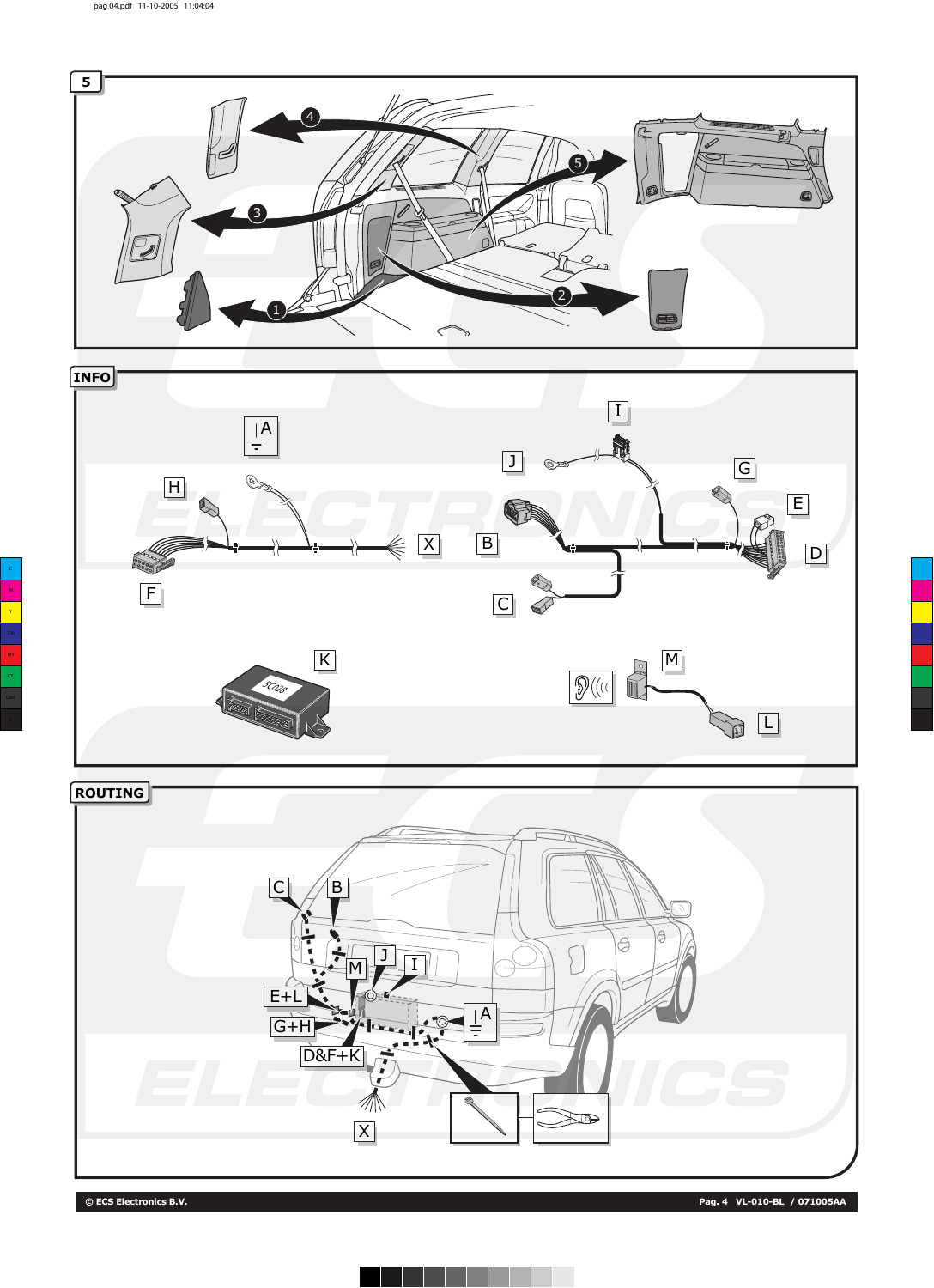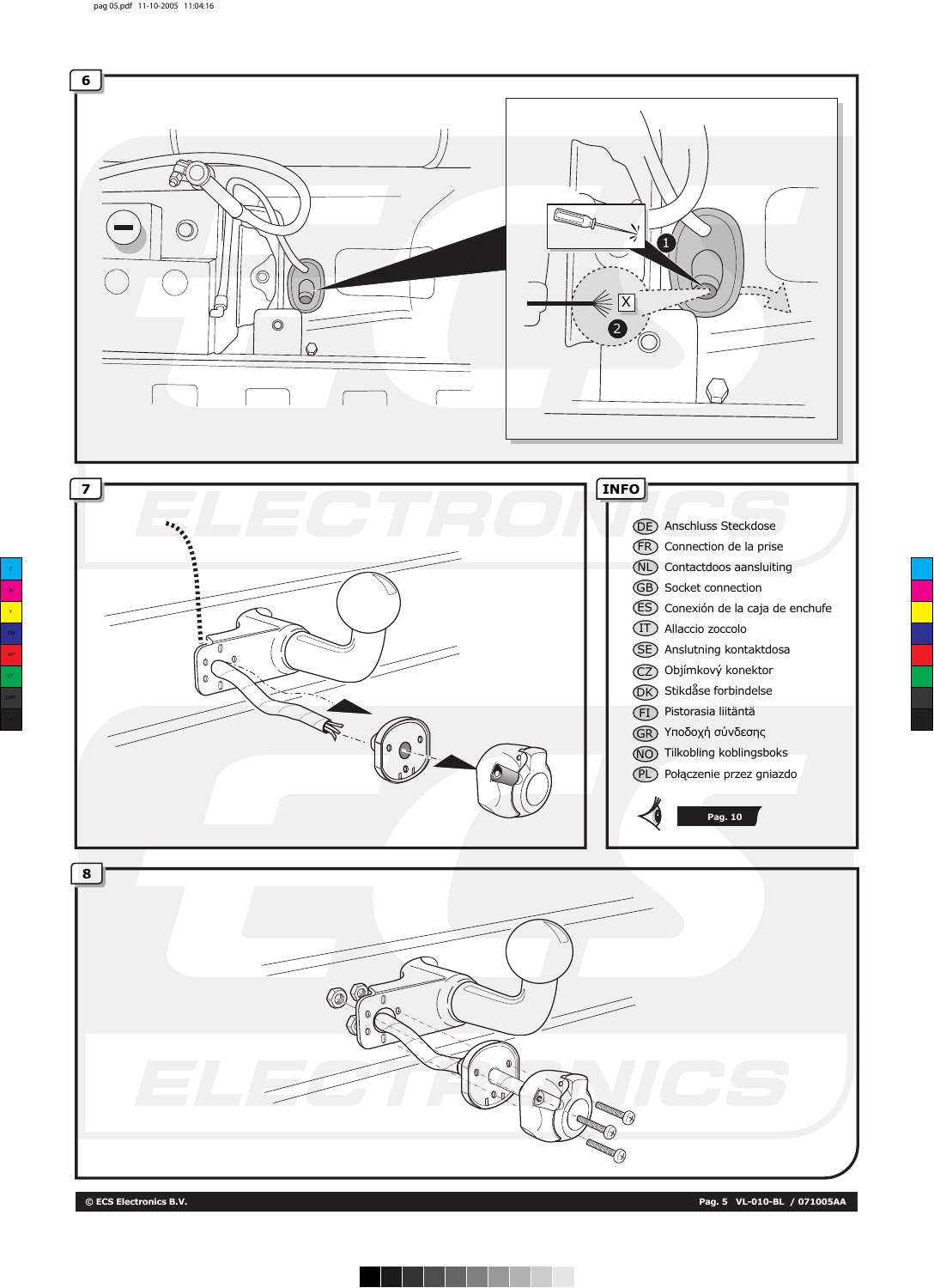



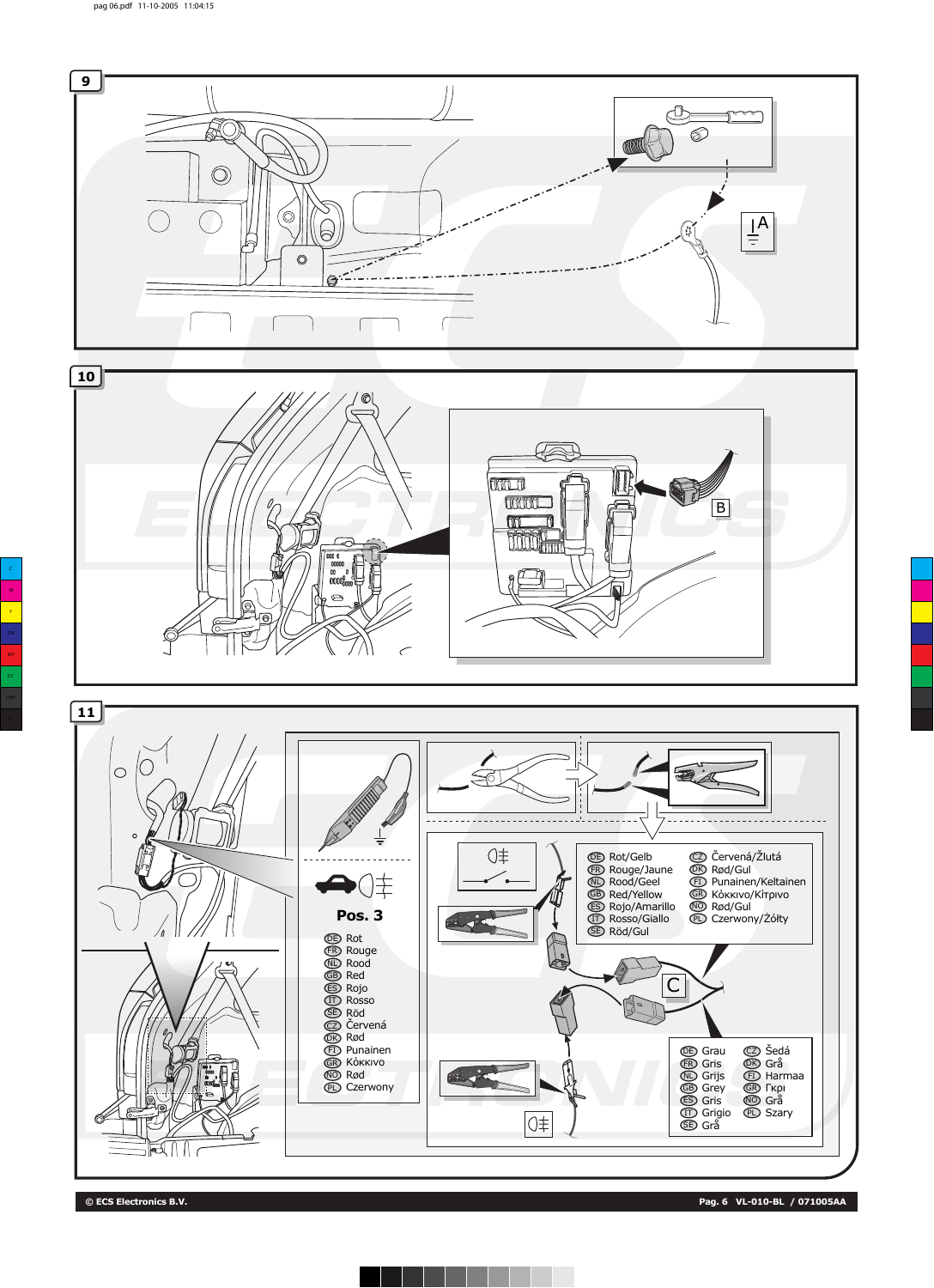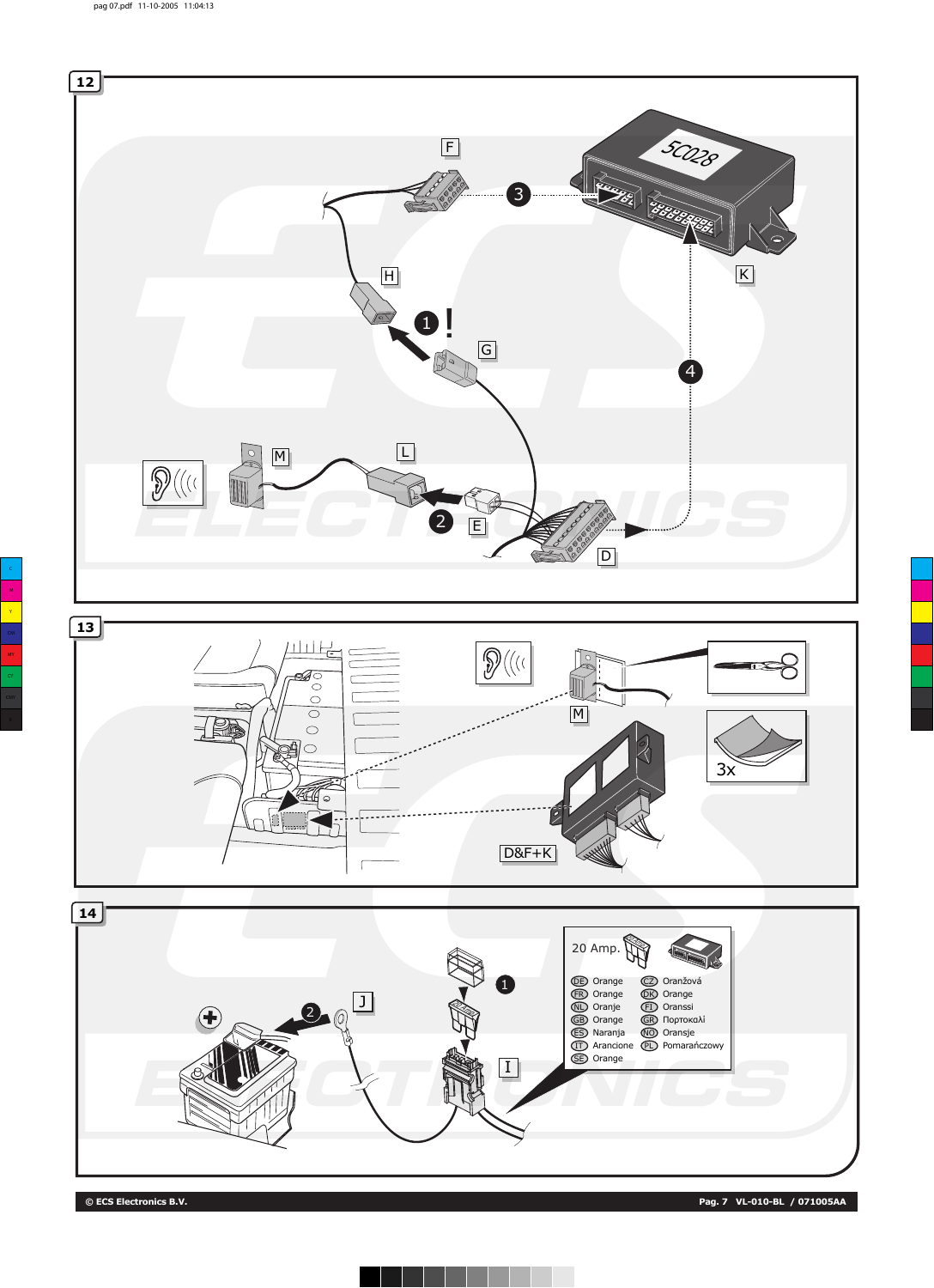



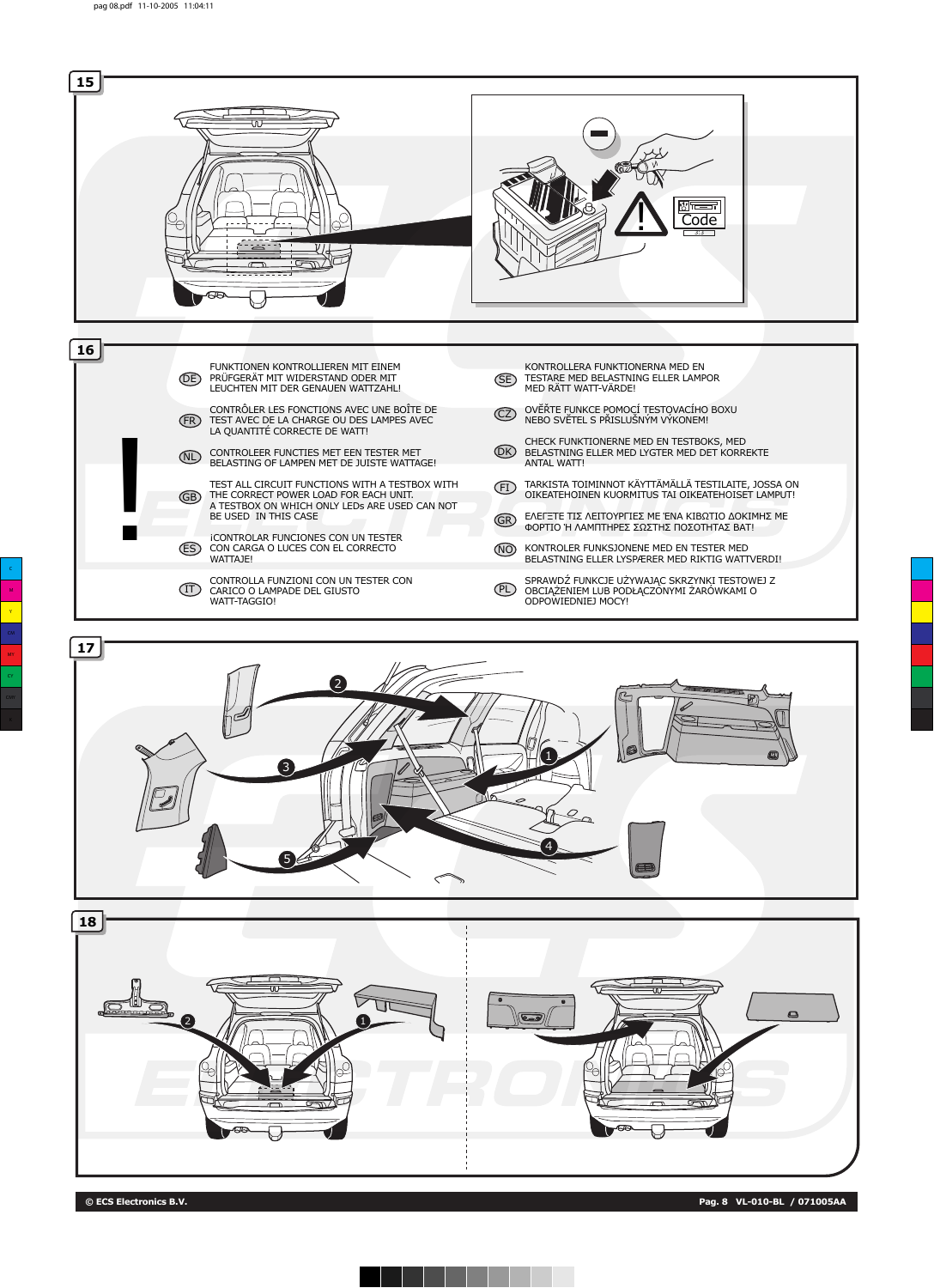| <b>INFO</b> |                                                                                                                                                                                                                                                                                                                                                                                                                                                                                                                                                                                                                                                                                                                                                                                                                                                                                                                                                                                                                                                                                                                                                                                  |
|-------------|----------------------------------------------------------------------------------------------------------------------------------------------------------------------------------------------------------------------------------------------------------------------------------------------------------------------------------------------------------------------------------------------------------------------------------------------------------------------------------------------------------------------------------------------------------------------------------------------------------------------------------------------------------------------------------------------------------------------------------------------------------------------------------------------------------------------------------------------------------------------------------------------------------------------------------------------------------------------------------------------------------------------------------------------------------------------------------------------------------------------------------------------------------------------------------|
|             | 7-polige Kabelsätze mit Modul (5C028):<br>- In diesen Kabelsätzen wird das 5C028 anstelle von einem Blinklichtrelais mit C2-Kontrolllampe verwendet. Ein defektes Blinklicht am Anhänger wird durch einen Summer,<br>der im Blinkerrythmus mitsummt, angegeben (entsprechend der Europäischen Richtlinie 76/756/EEC §4.5.8. und SyVZO §54).<br>- Um einer Überlastung des Moduls vorzubeugen, dürfen am Anhänger pro Seite max. 21W an Blinklichtern angeschlossen werden.<br>Der Betrieb der C2-Funktion kann durch Anschließen eines Anhängers (oder einer Prüftafel mit 21w-Lampen) und durch Losdrehen eines Blinklichts am Anhänger oder<br>mit Hilfe einer Prüftafel getestet werden. Wenn die Blinklichtanlage eingeschaltet wird, ist im Blinkrythmus ein Summer zu hören. Zudem erklingt der Summer auch,<br>wenn alle Bremslichter am Anhänger defekt sind. (ACHTUNG: Eine Prüftafel, bei der auschließlich LEDs verwendet werden, kann hierfür nicht genutzt werden.)                                                                                                                                                                                                 |
|             | Ensemble de câblage à 7 fils avec module (5C028):<br>- Cet ensemble de câblage comprend un module 5C028, au lieu d'un relais clignotant avec lampe de contrôle C2. Un clignotant défectueux sur une remorque est indiqué au moyen<br>d'un avertisseur, résonnant au rythme du clignotant (selon la directive européenne 76/756/EEC §4.5.8. et StVZO §54).<br>- Afin d'éviter une surcharge du module, les clignotants, de chaque côté, ne doivent dépasser un maximum de 21W.<br>Le fonctionnement du C2 peut être testé en branchant une remorque (ou un testeur avec des lampes de 21 W) et en débranchant l'un des clignotant sur cette remorque ou<br>testeur. Lorsque l'installation de clignotants est mise en marche, vous pouvez entendre l'avertisseur au rythme du clignotant. L'avertisseur se met en marche également<br>lorsque tous les feux stop de la remorque sont défectueux. (ATTENTION : un testeur n'utilisant que des lampes à diodes ne peut être utilisé dans le cas précis.)                                                                                                                                                                            |
|             | 7-polige kabelsets met module (5C028):<br>- In deze kabelset wordt de 5C028 toegepast in plaats van een knipperlichtrelais met C2 controlelampje. Een defekt knipperlicht op de aanhanger wordt aangegeven door<br>een zoemer dat met het knipperritme meepiept (volgens Europese richtlijn 76/756/EEC §4.5.8. en StVZO §54).<br>- Om overbelasting van de module te voorkomen mag op de aanhanger per zijde maximaal 21W aan knipperlichten worden aangesloten.<br>De werking van de C2-functie kan getest worden door een aanhanger (of testkast met 21W lampen) aan te sluiten en op deze aanhanger of testkast een knipperlicht los te<br>draaien. Wanneer de knipperlicht installatie wordt ingeschakeld is samen met het knipperritme een zoemer te horen. Daarnaast klinkt de zoemer ook indien alle remlichten<br>op de aanhanger defect zijn. (LET OP: een testkast waar uitsluitend LED's als belasting gebruikt worden, kan hiervoor niet worden gebruikt.)                                                                                                                                                                                                           |
| GB          | 7-pole cable set with module (5C028):<br>- The 5C028 is used in this cable set instead of a flashing light relay with C2 control lamps. A defective flashing light on the trailer is indicated with a buzzer that beeps in<br>unison with the flashing rhythm (in accordance with European Directive 76/756/EEC §4.5.8. and StVZO §54).<br>- To prevent overloading the module, a maximum of 21W of flashing lights may be connected to the trailer per side.<br>- The working of the C2 function can be tested by connecting a trailer or test box with 21W lamps and loosening a flashing light on this trailer or test box. When the flashing light<br>installation is switched on, a buzzer is heard in unison with the flashing rhythm. Furthermore, the buzzer is also heard when all the brake lights of the trailer are defective.<br>(BEWARE: a test box solely using LEDs as load cannot be used for this.)                                                                                                                                                                                                                                                            |
|             | Conjunto de cables de 7 polos con el módulo (5C028):<br>- El módulo 5C028 es utilizado, en este conjunto de cables, en sustitución de un relé de luz intermitente con luces de control C2. Una luz intermitente defectuosa en el remolque<br>se indica mediante un zumbador que emite un sonido en unísono con el ritmo de intermitencia (conforme a la Directiva europea 76/756/EEC §4.5.8. y StVZO §54).<br>- Para evitar la sobrecarga del módulo, podrá conectarse un máximo de 21W de luces intermitentes por cada lado del remolgue.<br>El funcionamiento de la función C2 puede examinarse mediante la conexión de un remolque o una caja de pruebas con luces de 21W y aflojando una luz intermitente de este<br>remolque o caja de pruebas. Al encender la instalación de luces intermitentes, se escuchará un zumbador en unísono con el ritmo intermitente. Además, también se escuchará<br>el zumbador cuando todas las luces de frenado del remolgue sean defectuosas.<br>(CUIDADO: no podrá utilizarse una caja de pruebas que emplee únicamente LEDs (diodos emisores de luz) como carga.)                                                                        |
|             | Set di cavi a 7 poli con modulo (5C028):<br>- In questo set di cavi si utilizza il modulo 5C028 al posto di un relè lampeggiatore con spia di controllo C2. Un lampeggiatore fuori uso sul rimorchio è segnalato da un cicalino<br>che suona simultaneamente al ritmo della freccia (in conformità alla Direttiva Europea 76/756/EEC §4.5.8. e a StVZO §54).<br>Per prevenire un sovraccarico del modulo, è vietato collegare al rimorchio lampeggiatori da più di 21W per lato.<br>- Il corretto funzionamento della funzione C2 può essere verificato collegando un rimorchio (o apparecchiatura di prova con lampadine da 21W) e svitando un lampeggiatore<br>da questo rimorchio o apparecchiatura di prova. Quando si accende il dispositivo di lampeggiamento, insieme al ritmo della freccia si sente un cicalino. Quando si accende il<br>dispositivo di lampeggiamento, insieme al ritmo della freccia si sente un cicalino. Inoltre, tale cicalino suona anche in caso di non funzionamento di tutti gli stop del rimorchio.<br>(ATTENZIONE: un'apparecchiatura di prova il cui carico sia costituito esclusivamente da LED non può essere utilizzato a questo scopo.) |
|             | 7-poliga kabelset med modul (5C028):<br>- I det här kabelsetet används 5C028 i stället för ett blinkersrelä med en C2-kontrollampa. Om släpet har en defekt blinkers varnas föraren med en summer som avger<br>en signal i samma takt som blinkandet (enligt EU-direktiv 76/756/EEG § 4.5.8. och den tyska vägtrafikförordningen StVZO § 54).<br>- För att förebygga att modulen överbelastas får inte mer än 21W blinkers anslutas per sida.<br>Det går att testa om C2-funktionen fungerar genom att ansluta ett släp (eller ett testskåp med 21W lampor) och sedan vrida loss en av lamporna på släpvagnen eller<br>testskåpet. Då du slår på blinkrarna ska du höra en summer, samtidigt med blinkningsrytmen. Dessutom avger summern en signal om alla släpvagnens bromsljus är defekta.<br>(OBS! Ett testskåp som enbart har lysdioder (LED) som belastning kan inte användas i detta syfte.)                                                                                                                                                                                                                                                                              |
|             | Sada 7-pólového kabelu s modulem (5C028):<br>- Modul 5C028 je použit s touto sadou kabelů místo relé blikače s kontrolkami C2. Vadný blikač na přívěsu je indikován bzučákem, který se ozývá současně v rytmu blikání<br>(v souladu s evropskou direktivou 76/756/EEC §4.5.8. a StVZO §54).<br>- Aby nedošlo k přetížení modulu, lze na každou stranu přívěsu připojit blikače o výkonu maximálně 21 W.<br>Funkce prvku C2 lze kontrolovat připojením přívěsu nebo testovací skříňky s lampami 21 W a s uvolněným ukazatelem směru na přívěsu nebo testovací skříňce.<br>Pokud je obvod ukazatele směru zapnut, lze slyšet bzučák v rytmu blikání ukazatele směru. Bzučák je rovněž slyšet v případě, že jsou vadná všechna brzdová světla na přívěsu.                                                                                                                                                                                                                                                                                                                                                                                                                           |
|             | (UPOZORNĚNÍ: testovací skříňka s kontrolkami LED jako zátěží je pro tento účel nevyhovující.)<br>7-polet kabelsæt med modul (5C028):<br>- I dette kabelsæt anvendes 5C028-modulen i stedet for et blinklysrelæ med C2 kontrollys. Et defekt blinklys på anhængeren angives ved en brummer der bipper i rytme med<br>blinklyset (ifølge det europæiske direktiv 76/756/EEC §4.5.8. og StVZO §54).<br>- For at undgå overbelastning af modulen må der på hver side af anhængeren maksimalt tilsluttes blinklys på 21W.<br>- Funktionen af C2-modulen kan testes ved at tilslutte en anhænger (eller et testkast med 21W lamper) og at skrue et blinklys løs på denne anhænger eller dette testskab.<br>Når blinklysinstallationen kobles til lyder der en brummer samtidigt med blinkene. Desuden lyder brummeren også hvis alle bremselysene på anhængeren er defekte.<br>(BEMÆRK: et testskab hvor der udelukkende bruges lysdioder som belastning kan ikke bruges hertil.)                                                                                                                                                                                                      |
|             | 7-napaiset kaapelisarjat, jotka sisältävät moduulin (5C028):<br>- Tässä kaapelisarjassa käytetään 5C028-moduulia eikä suuntavalorelettä, jossa on C2-valvontavalo. Jos perävaunun suuntavalo on rikki, se ilmoitetaan piip-äänimerkillä<br>suuntavalon tahdissa (EU:n direktiivin 76/756/ETY §4.5.8:n ja StVZO §54:n mukaan).<br>- Moduulin ylikuormituksen estämiseksi perävaunuun saa liittää kummallekin puolelle korkeintaan 21W:n suuntavalot.<br>- 5C028-moduulin toiminta voidaan testata liittämällä perävaunu (tai testauskaappi, jossa on 21W:n lamput) ja kiertämällä tämän perävaunun tai testauskaapin suuntavalo irti.<br>Suuntamerkkiä annettaessa kuuluu äänisignaali suuntavalon tahdissa. Lisäksi äänisignaali annetaan, jos perävaunun kaikki jarruvalot ovat rikki.<br>(HUOM: tähän tarkoitukseen ei voida käyttää testauskaappia, jossa käytetään kuormituksena yksinomaan LED-valoja.)                                                                                                                                                                                                                                                                     |
|             | Δέσμη καλωδίων 7-πόλων με ενότητα (5C028):<br>– Η ενότητα 5C028 χρησιμοποιείται σε αυτή τη δέσμη καλωδίων αντί για ηλεκτρονόμο φανού αναλαμπών με λυχνίες ελέγχου C2. Σε περίπτωση ύπαρξης ελαττωματικού φανού<br>αναλαμπών στο ρυμουλκό, θα υπάρξει ένδειξη με βομβητή ο οποίος θα ηχεί ταυτόχρονα με το ρυθμό αναλαμπής (σύμφωνα με την Ευρωπαϊκή Οδηγία 76/756/ΕΕC §4.5.8. και<br>StVZO §54).<br>- Για να αποτραπεί η υπερφόρτωση της ενότητας, σε κάθε πλευρά του ρυμουλκού μπορούν να συνδεθούν φανοί αναλαμπών μέγιστης ισχύος 21 W.<br>- Η εργασία της λειτουργίας C2 μπορεί να ελεγχθεί συνδέοντας ένα ρυμουλκό ή κιβώτιο δοκιμής σε λαμπτήρες 21W και χαλαρώνοντας ένα φανό αναλαμπής στο κιβώτιο δοκιμής<br>ή στο ρυμουλκό. Όταν η εγκατάσταση του φανού αναλαμπής απενεργοποιηθεί, ο βομβητής θα ηχεί ταυτόχρονα με το ρυθμό αναλαμπής. Επιπρόσθετα, ο βομβητής θα ηχήσει<br>όταν οι φανοί φρένων του ρυμουλκού είναι ελαττωματικοί. (ΠΡΟΣΟΧΗ: τα κιβώτια δοκιμής που χρησιμοποιούν ως φορτίο μόνο LED δεν μπορούν να χρησιμοποιηθούν γι' αυτό<br>το σκοπό.)                                                                                                          |
|             | Kabelsett med 7 ledere, modul (5C028):<br>- I dette kabelsettet blir 5C028-modulen anvendt i stedet for et blinklysrele med C2-kontrolllampe. Et defekt blinklys på tilhengeren blir antydet gjennom en alarmbuzzer som<br>piper i blinkerytmen (i europeisk standard 76/75/EEC §4.5.8 og StVZO §54).<br>- For å unngå overbelastning av 5C028-modulen kan maksimalt 21W av blinklys kobles til tilhengeren per side.<br>- Effekten av C2-funksjonen kan testes ved å koble til tilhengeren (eller et testskap med 21W-lyspærer), og skru løs et blinklys. Når man så skrur på installasjonen igjen,<br>vil man høre en buzzer i blinkerytmen. I tillegg vil buzzeren høres dersom alle bremselysene på tilhengeren er defekte. (NB: Et testskap som bare benytter LED som motstand,<br>kan ikke benyttes til dette.)                                                                                                                                                                                                                                                                                                                                                            |
|             | Zestaw kabli z wtyczką 7-stykową z modułem (5C028):<br>- W tym zestawie kabli zamiast zmiany kierunkowskazu za pomocą lampki kontrolnej C2 zastosowano moduł (5C028). W razie niesprawnego kierunkowskazu na przyczepie wysyłany<br>jest sygnał dźwiękowy w rytm migania kierunkowskazu (zgodnie z dyrektywą europejską 76/756/EWG §4.5.8. oraz wymogiem StVZO §54).<br>- Aby zapobiec przeciążeniu modułu 5C028 z każdej strony na przyczepie mogą być podłączone kierunkowskazy o maksymalnej mocy 21W.<br>Działanie funkcji C2 można sprawdzić poprzez podłączenie przyczepy (lub skrzynki testowej ze światłami o mocy 21W) oraz odłączenie kierunkowskazu na przyczepie lub<br>skrzynce testowej. Gdy światła zostaną włączone, słychać sygnał dźwiękowy zgodny z rytmem migania kierunkowskazu. Poza tym dźwięk słychać także wtedy, gdy światła<br>hamowania na przyczepie są niesprawne. (UWAGA: nie wolno używać skrzynki testowej, w której do sygnalizacji obciążenia używane są wyłącznie diody LED.)                                                                                                                                                                |